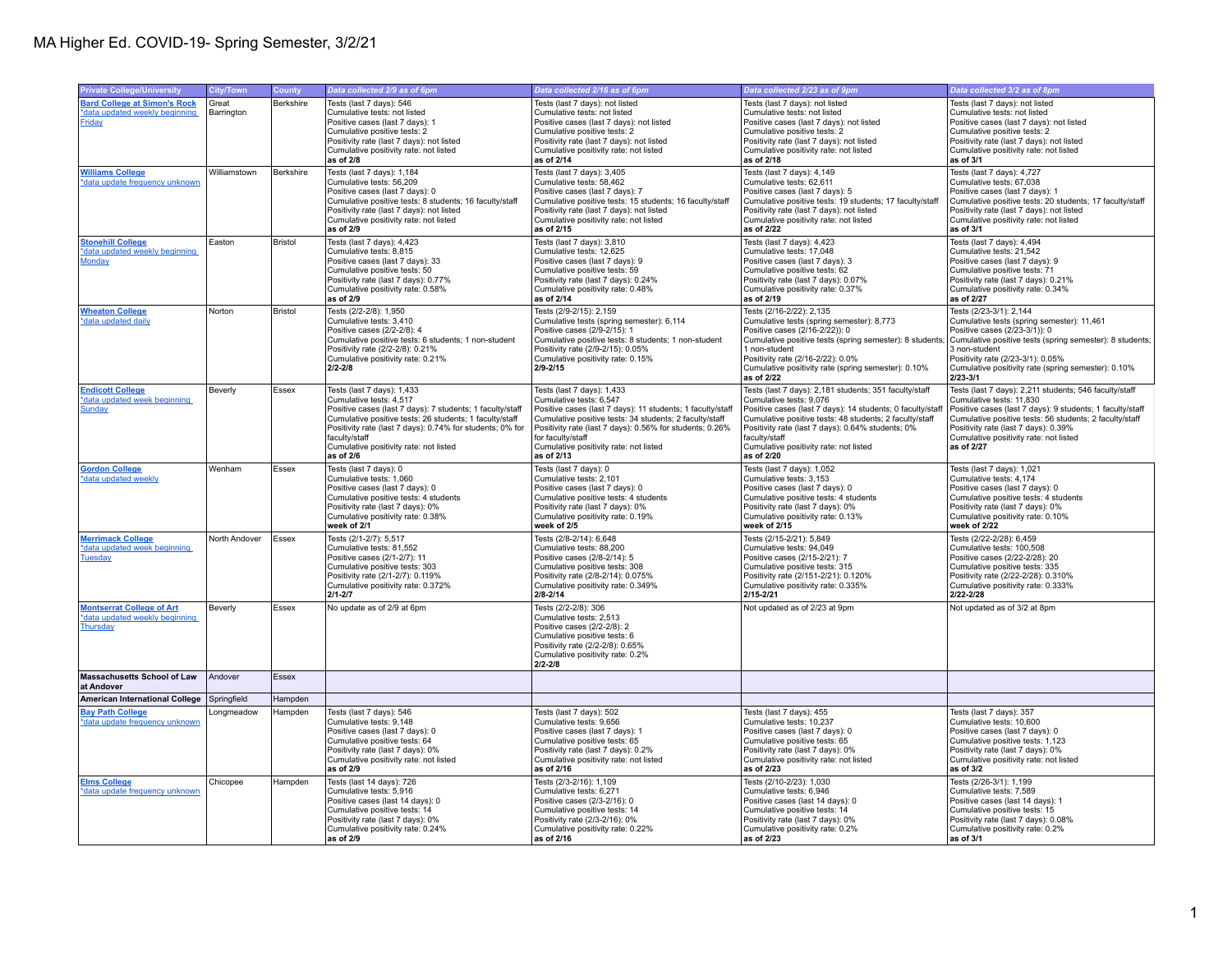| <b>Springfield College</b><br>*data update frequency unknown                    | Springfield   | Hampden   | Tests (1/30-2/6): 2,169<br>Cumulative tests: 3,297<br>Positive cases (1/30-2/6): 17<br>Cumulative positive tests: 26<br>Positivity rate (1/30-2/6): 0.784%<br>Cumulative positivity rate: 0.789%<br>1/30-2/6                                                                      | Tests (2/6-2/10): 1,880<br>Cumulative tests: 4,943<br>Positive cases (2/6-2/10): 9<br>Cumulative positive tests: 35<br>Positivity rate (2/6-2/10): 0.479%<br>Cumulative positivity rate: 0.708%<br>$2/6 - 2/10$                                                                                                        | Tests (2/17-2/22): 1,783<br>Cumulative tests: 8,454<br>Positive cases (2/17-2/22): 5<br>Cumulative positive tests: 48<br>Positivity rate (2/17-2/22): 0.280%<br>Cumulative positivity rate: 0.568%<br>2/17-2/22                                                                                            | Tests (2/23-2/24): 1,168<br>Cumulative tests: 9,640<br>Positive cases (2/23-2/24): 4<br>Cumulative positive tests: 51<br>Positivity rate (2/23-2/24): 0.342%<br>Cumulative positivity rate: 0.529%<br>2/23-2/24                                                                                           |
|---------------------------------------------------------------------------------|---------------|-----------|-----------------------------------------------------------------------------------------------------------------------------------------------------------------------------------------------------------------------------------------------------------------------------------|------------------------------------------------------------------------------------------------------------------------------------------------------------------------------------------------------------------------------------------------------------------------------------------------------------------------|------------------------------------------------------------------------------------------------------------------------------------------------------------------------------------------------------------------------------------------------------------------------------------------------------------|-----------------------------------------------------------------------------------------------------------------------------------------------------------------------------------------------------------------------------------------------------------------------------------------------------------|
| <b>Western New England</b><br><b>University</b><br>*data updated every Thursday | Springfield   | Hampden   | Tests (last 7 days): not listed<br>Cumulative tests: 4,100<br>Positive cases (last 7 days); not listed<br>Cumulative positive tests: 86<br>Positivity rate (last 7 days): not listed<br>Cumulative positivity rate: not listed<br>as of 2/6                                       | Tests (last 7 days): not listed<br>Cumulative tests: 4,580<br>Positive cases (last 7 days): not listed<br>Cumulative positive tests: 97<br>Positivity rate (last 7 days): not listed<br>Cumulative positivity rate: not listed<br>as of 2/12                                                                           | Tests (last 7 days): not listed<br>Cumulative tests: 5.165<br>Positive cases (last 7 days); not listed<br>Cumulative positive tests: 106<br>Positivity rate (last 7 days): not listed<br>Cumulative positivity rate: not listed<br>as of 2/19                                                              | Tests (last 7 days): not listed<br>Cumulative tests: 5,769<br>Positive cases (last 7 days): not listed<br>Cumulative positive tests: 136<br>Positivity rate (last 7 days): not listed<br>Cumulative positivity rate: not listed<br>as of 2/26                                                             |
| <b>Amherst College</b><br>*data updated M-F, week<br>beginning Sunday           | Amherst       | Hampshire | Tests (last 7 days): not listed<br>Cumulative tests: 1,795<br>Positive cases (last 7 days): not listed<br>Cumulative positive tests: 2 students; 0 faculty/staff<br>Positivity rate (last 14 days): 0.69%<br>Cumulative positivity rate: not listed<br>as of 2/9                  | Tests (last 7 days): not listed<br>Cumulative tests: 4,807<br>Positive cases (last 7 days): not listed<br>Cumulative positive tests: 6 students; 3 faculty/staff<br>Positivity rate (last 14 days): 0.16%<br>Cumulative positivity rate: not listed<br>as of 2/16                                                      | Tests (last 7 days): not listed<br>Cumulative tests: 9,314<br>Positive cases (last 7 days): not listed<br>Cumulative positive tests: 8 students; 8 faculty/staff<br>Positivity rate (last 14 days): 0.14%<br>Cumulative positivity rate: not listed<br>as of 2/23                                          | Tests (last 7 days): not listed<br>Cumulative tests: 13,907<br>Positive cases (last 7 days): not listed<br>Cumulative positive tests: 18 students; 1 faculty; 7 staff<br>Positivity rate (last 14 days): 0.19%<br>Cumulative positivity rate: not listed<br>as of 3/2                                     |
| <b>Mount Holyoke College</b><br>*data updated M-F                               | South Hadley  | Hampshire | Tests (last 7 days): 1,872<br>Cumulative tests: 19,420<br>Positive cases (last 7 days): 2 students; 1 employee<br>Cumulative positive tests: 33<br>Positivity rate (last 7 days): 0.141% for students;<br>0.218% for employees<br>Cumulative positivity rate: 0.170%<br>as of 2/9 | Tests (last 7 days): 1,893<br>Cumulative tests: 21,318<br>Positive cases (last 7 days): 1 students; 0 employee<br>Cumulative positive tests: 34<br>Positivity rate (last 7 days): 0.072% for students; 0% for<br>employees<br>Cumulative positivity rate: 0.159%<br>as of 2/15                                         | Tests (last 7 days): 1,419 students; 479 employees<br>Cumulative tests: 23,645<br>Positive cases (last 7 days): 1 students; 1 employee<br>Cumulative positive tests: 37<br>Positivity rate (last 7 days): 0.070% for students;<br>0.209% for employees<br>Cumulative positivity rate: 0.156%<br>as of 2/23 | Tests (last 7 days): 1,371 students; 492 employees<br>Cumulative tests: 25,102<br>Positive cases (last 7 days): 2 students; 1 employee<br>Cumulative positive tests: 38<br>Positivity rate (last 7 days): 0.146% for students;<br>0.203% for employees<br>Cumulative positivity rate: 0.151%<br>as of 3/2 |
| <b>Smith College</b><br>*data updated twice weekly                              | Northampton   | Hampshire | Tests (last 7 days): 3,538<br>Cumulative tests: 29,989<br>Positive cases (last 7 days): 2<br>Cumulative positive tests: 3 students; 17 employees<br>Positivity rate (last 14 days): 0.1%<br>Cumulative positivity rate: not listed<br>as of 2/8                                   | Tests (last 7 days): 5,193<br>Cumulative tests: 34,687<br>Positive cases (last 7 days): 5<br>Cumulative positive tests: 5 students; 19 employees<br>Positivity rate (last 14 days): 0.05%<br>Cumulative positivity rate: not listed<br>as of 2/15                                                                      | Tests (last 7 days): 5,126<br>Cumulative tests: 39,816<br>Positive cases (last 7 days): 4<br>Cumulative positive tests: 7 students; 21 employees<br>Positivity rate (last 14 days): 0.07%<br>Cumulative positivity rate: not listed<br>as of 2/23                                                          | Tests (last 7 days): 6,160<br>Cumulative tests: 44,727<br>Positive cases (last 7 days): 4<br>Cumulative positive tests: 10 students; 21 employees<br>Positivity rate (last 14 days): 0.05%<br>Cumulative positivity rate: not listed<br>as of 3/1                                                         |
| <b>Hampshire College</b><br>*data updated week beginning<br>Wednesday           | Amherst       | Hampshire | Tests (1/30-2/5): 800<br>Cumulative tests: not listed<br>Positive cases (1/30-2/5): 0<br>Cumulative positive tests: not listed<br>Positivity rate (1/30-2/5): 0%<br>Cumulative positivity rate: not listed<br>$1/30 - 2/5$                                                        | Tests (2/6-2/9): 283<br>Cumulative tests: not listed<br>Positive cases (2/6-2/9): 0<br>Cumulative positive tests: not listed<br>Positivity rate (2/6-2/9): 0%<br>Cumulative positivity rate: not listed<br>$2/6 - 2/9$                                                                                                 | Tests (2/11-2/17): 751<br>Cumulative tests: 3.034<br>Positive cases (2/11-2/17): 0<br>Cumulative positive tests: 1<br>Positivity rate (2/11-2/17): 0%<br>Cumulative positivity rate: 0.03%<br>2/11-2/17                                                                                                    | Tests (2/18-2/24): 542<br>Cumulative tests: 3.586<br>Positive cases (2/18-2/24): 0<br>Cumulative positive tests: 3<br>Positivity rate (2/18-2/24): 0%<br>Cumulative positivity rate: 0.08%<br>2/18-2/24                                                                                                   |
| <b>Bentley University</b><br>*data update frequency unknown                     | Waltham       | Middlesex | Tests (last 7 days): 4,923<br>Cumulative tests: 12,750<br>Positive cases (last 7 days): 21<br>Cumulative positive tests: 70<br>Positivity rate (last 7 days): not listed<br>Cumulative positivity rate: 0.57%<br>as of 2/2                                                        | Tests (last 7 days): 4,811<br>Cumulative tests: 17,562<br>Positive cases (last 7 days): 9<br>Cumulative positive tests: 705<br>Positivity rate (last 7 days): not listed<br>Cumulative positivity rate: 0.44%<br>as of 2/15                                                                                            | Tests (last 7 days): not listed<br>Cumulative tests: 22,371<br>Positive cases (last 7 days): not listed<br>Cumulative positive tests: 88<br>Positivity rate (last 7 days): not listed<br>Cumulative positivity rate: 0.40%<br>as of 2/22                                                                   | Tests (2/24-3/1): 2,973<br>Cumulative tests: 26,888<br>Positive cases (last 7 days): 14<br>Cumulative positive tests: 113<br>Positivity rate (last 7 days): not listed<br>Cumulative positivity rate: 0.43%<br>as of 3/1                                                                                  |
| <b>Boston College</b><br>*data updated T-F, week<br>beginning Monday            | Chestnut Hill | Middlesex | Tests (2/1-2/7): 10,894<br>Cumulative tests: 178,285<br>Positive cases (2/1-2/7): 48<br>Cumulative positive tests: 682<br>Positivity rate (2/1-2/7): not listed<br>Cumulative positivity rate: 0.38%<br>$2/1 - 2/7$                                                               | Tests (2/8-2/14): 12,520<br>Cumulative tests: 190,805<br>Positive cases (2/8-2/14): 95<br>Cumulative positive tests: 777<br>Positivity rate (2/8-2/14): 0.75%<br>Cumulative positivity rate: 0.40%<br>$2/8 - 2/14$                                                                                                     | Tests (2/22-2/28): 3,533<br>Cumulative tests: 207,574<br>Positive cases (2/22-2/28): 12<br>Cumulative positive tests: 874<br>Positivity rate (2/22-2/28): not listed<br>Cumulative positivity rate: 0.42%<br>as of 2/23                                                                                    | Tests (3/1-3/7): 2,621<br>Cumulative tests: 219,618<br>Positive cases (3/1-3/7): 9<br>Cumulative positive tests: 905<br>Positivity rate (3/1-3/7); not listed<br>Cumulative positivity rate: 0.42%<br>$3/1 - 3/7$                                                                                         |
| <b>Brandels University</b><br>*data updated daily, week<br>beginning Sunday     | Waltham       | Middlesex | Tests (last 7 days): 6,053<br>Cumulative tests: 107,785<br>Positive cases (last 7 days): 2 students; 8 faculty/staff<br>Cumulative positive tests: not listed<br>Positivity rate (last 7 days): 0.18%<br>Cumulative positivity rate: not listed<br>as of 2/8                      | Tests (last 7 days): 6,025<br>Cumulative tests: 83,691 students; 32,199 faculty/staff<br>Positive cases (last 7 days): 2 students; 0 faculty/staff<br>Cumulative positive tests: not listed<br>Positivity rate (last 7 days): 0.06%<br>Cumulative positivity rate: not listed<br>as of 2/15                            | Tests (week of 2/14): 5,710<br>Cumulative tests: 88,315 students; 33,564 faculty/staff<br>Positive cases (last 7 days): 1 student; 0 faculty/staff<br>Cumulative positive tests: not listed<br>Positivity rate (last 7 days: 0.02%<br>Cumulative positivity rate: not listed<br>as of 2/22                 | Tests (week of 2/21): 6,101<br>Cumulative tests: 91,673 students; 34,751 faculty/staff<br>Positive cases (last 7 days): 2 students; 0 faculty/staff<br>Cumulative positive tests: not listed<br>Positivity rate (last 7 days: 0.07%<br>Cumulative positivity rate: not listed<br>as of 3/01               |
| <b>Cambridge College</b>                                                        | Cambridge     | Middlesex |                                                                                                                                                                                                                                                                                   |                                                                                                                                                                                                                                                                                                                        |                                                                                                                                                                                                                                                                                                            |                                                                                                                                                                                                                                                                                                           |
| <b>Harvard University</b><br>*data updated daily                                | Cambridge     | Middlesex | Tests (last 7 days): 18,112<br>Cumulative tests: 353,319<br>Positive cases (last 7 days): 29<br>Cumulative positive tests: 238 students; 465<br>faculty/staff/affiliates<br>Positivity rate (last 7 days): 0.16%<br>Cumulative positivity rate: not listed<br>as of 2/9           | Tests (last 7 days): 16,806<br>Cumulative tests: 189,148 students; 182,032<br>faculty/staff/affiliates<br>Positive cases (last 7 days): 17<br>Cumulative positive tests: 250 students; 473<br>faculty/staff/affiliates<br>Positivity rate (last 7 days): 0.10%<br>Cumulative positivity rate: not listed<br>as of 2/16 | Tests (last 7 days): 15,405<br>Cumulative tests: 391.158<br>Positive cases (last 7 days): 10<br>Cumulative positive tests: 737<br>Positivity rate (last 7 days): 0.06%<br>Cumulative positivity rate: not listed<br>as of 2/22                                                                             | Tests (last 7 days): 18,762<br>Cumulative tests: 411.457<br>Positive cases (last 7 days): 20<br>Cumulative positive tests: 759<br>Positivity rate (last 7 days): 0.11%<br>Cumulative positivity rate: not listed<br>as of 3/2                                                                             |
| <b>Harvard Extension School</b>                                                 | Cambridge     | Middlesex |                                                                                                                                                                                                                                                                                   |                                                                                                                                                                                                                                                                                                                        |                                                                                                                                                                                                                                                                                                            |                                                                                                                                                                                                                                                                                                           |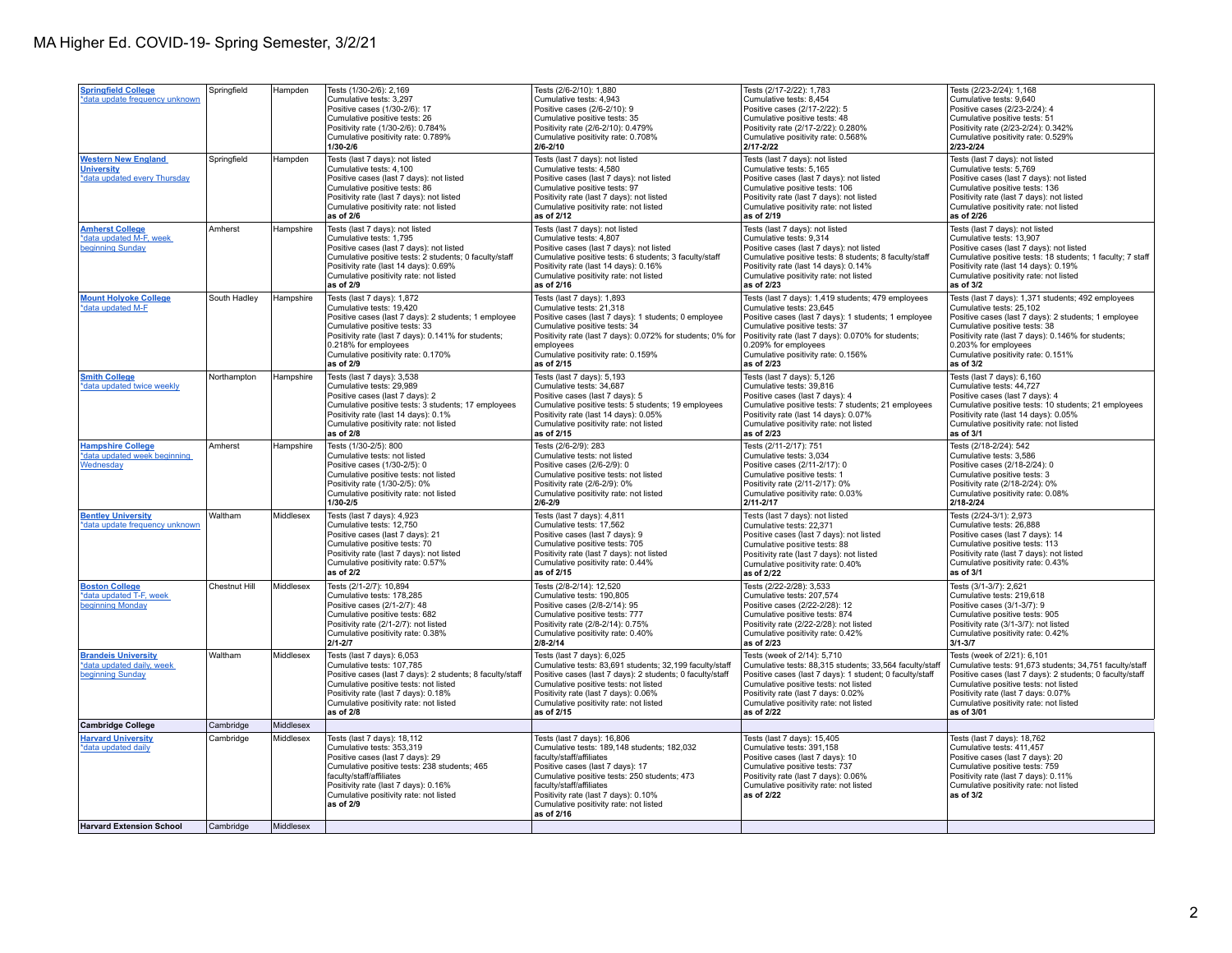| <b>Lasell College</b><br>*data updated daily                                  | Newton              | Middlesex              | Tests (last 7 days): 1,170<br>Cumulative tests: 3,543 students; 1,297 employees;<br>1.244 other<br>Positive cases (last 7 days): 1<br>Cumulative positive tests: 11 students; 10 employees;<br>10 other<br>Positivity rate (last 7 days): not listed<br>Cumulative positivity rate: 0.51%<br>as of 2/8                                                                                                                                                                                                                           | Tests (last 7 days): 1,420<br>Cumulative tests: 4,612 students; 1,520 employees;<br>1.381 other<br>Positive cases (last 7 days): 1<br>Cumulative positive tests: 11 students; 11 employees;<br>10 other<br>Positivity rate (last 7 days): not listed<br>Cumulative positivity rate: 0.43%<br>as of 2/15                                                                                                                                                                                                                          | Tests 7 day: not listed<br>Cumulative tests: 6,087 students; 1,876 employees;<br>Positive cases (last 7 days): 0<br>Cumulative positive tests: 11 students; 11 employees<br>Positivity rate (last 7 days): not listed<br>Cumulative positivity rate: 0.26%<br>as of 2/22                                                                                                                                                                                                                                                          | Tests 7 day: not listed<br>Cumulative tests: 7,517 students; 2,173 employees;<br>Positive cases (last 7 days): 0<br>Cumulative positive tests: 15 students; 11 employees<br>Positivity rate (last 7 days): 0.41%<br>Cumulative positivity rate: 0.26%<br>as of 3/1                                                                                                                                                                                                                                                                      |
|-------------------------------------------------------------------------------|---------------------|------------------------|----------------------------------------------------------------------------------------------------------------------------------------------------------------------------------------------------------------------------------------------------------------------------------------------------------------------------------------------------------------------------------------------------------------------------------------------------------------------------------------------------------------------------------|----------------------------------------------------------------------------------------------------------------------------------------------------------------------------------------------------------------------------------------------------------------------------------------------------------------------------------------------------------------------------------------------------------------------------------------------------------------------------------------------------------------------------------|-----------------------------------------------------------------------------------------------------------------------------------------------------------------------------------------------------------------------------------------------------------------------------------------------------------------------------------------------------------------------------------------------------------------------------------------------------------------------------------------------------------------------------------|-----------------------------------------------------------------------------------------------------------------------------------------------------------------------------------------------------------------------------------------------------------------------------------------------------------------------------------------------------------------------------------------------------------------------------------------------------------------------------------------------------------------------------------------|
| <b>Lesley University</b>                                                      | Cambridge           | Middlesex              |                                                                                                                                                                                                                                                                                                                                                                                                                                                                                                                                  |                                                                                                                                                                                                                                                                                                                                                                                                                                                                                                                                  |                                                                                                                                                                                                                                                                                                                                                                                                                                                                                                                                   |                                                                                                                                                                                                                                                                                                                                                                                                                                                                                                                                         |
| <b>Massachusetts Institute of</b><br><b>Technology</b><br>*data updated daily | Cambridge<br>Weston | Middlesex<br>Middlesex | Tests (last 7 days): 6,800 students; 7,881 employees;<br>2.091 affiliates<br>Cumulative tests: 157,889 students; 147,981<br>employees; 40,259 affiliates<br>Positive cases (last 7 days): 6 students; 12 employees;<br>8 affiliates<br>Cumulative positive tests: 218 students; 300<br>employees; 119 affiliates<br>Positivity rate (last 7 days): 0.9% students; 0.15%<br>employees; 0.38% affiliates<br>Cumulative positivity rate: 0.14% students; 0.20%<br>employees; 0.30% affiliates<br>as of 2/9<br>Tests (1/31-2/6): 968 | Tests (last 7 days): 9,733 students; 7,200 employees;<br>2.131 affiliates<br>Cumulative tests: 167.734 students: 155.429<br>employees; 42,392 affiliates<br>Positive cases (last 7 days): 4 students; 7 employees; 3<br>affiliates<br>Cumulative positive tests: 236 students; 312 employees;<br>127 affiliates<br>Positivity rate (last 7 days): 0.4% students; 0.10%<br>employees; 0.14% affiliates<br>Cumulative positivity rate: 0.14% students; 0.20%<br>employees; 0.30% affiliates<br>as of 2/16<br>Tests (2/7-2/13): 979 | Tests (last 7 days): 9,733 students; 7,200 employees;<br>2.131 affiliates<br>Cumulative tests: 167.734 students: 155.429<br>employees; 42,392 affiliates<br>Positive cases (last 7 days): 4 students; 7 employees;<br>3 affiliates<br>Cumulative positive tests: 236 students; 312<br>employees; 127 affiliates<br>Positivity rate (last 7 days): 0.4% students; 0.10%<br>employees; 0.14% affiliates<br>Cumulative positivity rate: 0.14% students; 0.20%<br>employees; 0.30% affiliates<br>as of 2/23<br>Tests (2/14-2/20): 972 | Tests (last 7 days): 11,917 students; 7,253 employees;<br>2.238 affiliates<br>Cumulative tests: 192,679 students; 171,714<br>employees; 47,200 affiliates<br>Positive cases (last 7 days): 13 students; 6 employees;<br>3 affiliates<br>Cumulative positive tests: 255 students; 337<br>employees; 136 affiliates<br>Positivity rate (last 7 days): 0.11% students; 0.08%<br>employees; 0.13% affiliates<br>Cumulative positivity rate: 0.13% students; 0.20%<br>employees; 0.29% affiliates<br>as of $3/2$<br>Tests (2/21-2/27): 1,018 |
| <b>Regis College</b><br>*data updated on Wednesday                            |                     |                        | Cumulative tests: 8,495<br>Positive cases (1/31-2/6): 5<br>Cumulative positive tests: 54<br>Positivity rate (last 7 days): not listed<br>Cumulative positivity rate: not listed<br>$1/31 - 2/6$                                                                                                                                                                                                                                                                                                                                  | Cumulative tests: 9,462<br>Positive cases (2/7-2/13): 1<br>Cumulative positive tests: 55<br>Positivity rate (last 7 days): not listed<br>Cumulative positivity rate: not listed<br>$2/7 - 2/13$                                                                                                                                                                                                                                                                                                                                  | Cumulative tests: 10,419<br>Positive cases (2/7-2/13): 3<br>Cumulative positive tests: 58<br>Positivity rate (last 7 days): not listed<br>Cumulative positivity rate: not listed<br>2/14-2/20                                                                                                                                                                                                                                                                                                                                     | Cumulative tests: 11,420<br>Positive cases (2/21-2/27): 1<br>Cumulative positive tests: 59<br>Positivity rate (last 7 days): not listed<br>Cumulative positivity rate: not listed<br>2/21-2/27                                                                                                                                                                                                                                                                                                                                          |
| <b>Tufts University</b><br>*data updated daily                                | Medford             | Middlesex              | Tests (last 7 days): 20,456<br>Cumulative tests: 326,523<br>Positive cases (last 7 days): 51<br>Cumulative positive tests: 511<br>Positivity rate (last 7 days): 0.25%<br>Cumulative positivity rate: 0.16%<br>as of 2/7                                                                                                                                                                                                                                                                                                         | Tests (last 7 days): 21,536<br>Cumulative tests: 347,532<br>Positive cases (last 7 days): 27<br>Cumulative positive tests: 513<br>Positivity rate (last 7 days): 0.13%<br>Cumulative positivity rate: 0.15%<br>as of 2/14                                                                                                                                                                                                                                                                                                        | Tests (last 7 days): 22,540<br>Cumulative tests: 373,103<br>Positive cases (last 7 days): 31<br>Cumulative positive tests: 544<br>Positivity rate (last 7 days): 0.14%<br>Cumulative positivity rate: 0.15%<br>as of 2/22                                                                                                                                                                                                                                                                                                         | Tests (last 7 days): 21,860<br>Cumulative tests: 391,138<br>Positive cases (last 7 days): 22<br>Cumulative positive tests: 566<br>Positivity rate (last 7 days): 0.10%<br>Cumulative positivity rate: 0.14%<br>as of 3/1                                                                                                                                                                                                                                                                                                                |
| <b>Babson College</b><br>*data updated on Friday                              | Norfolk             | Norfolk                | Tests (1/30-2/5): 3,993<br>Cumulative tests: 14.161<br>Positive cases (1/30-2/5): 10 students; < 3 employees;<br>< 3 service providers<br>Cumulative positive tests: 53 students; 10 employees; 7<br>service providers<br>Positivity rate (last 7 days): 0.33%<br>Cumulative positivity rate: 0.49%<br>$1/30 - 2/5$                                                                                                                                                                                                              | Tests (2/6-2/12): 4,253<br>Cumulative tests: 18.414<br>Positive cases (2/6-2/12): 11 students; 0 employees; < 3<br>service providers<br>Cumulative positive tests: 64 students; 10 employees; 9<br>service providers<br>Positivity rate (last 7 days): 0.33%<br>Cumulative positivity rate: 0.46%<br>$2/6 - 2/12$                                                                                                                                                                                                                | Tests (2/14-2/20): 4308<br>Cumulative tests: 22.722<br>Positive cases (2/14-2/20): 53 students; < 3<br>employees; 0 service providers<br>Cumulative positive tests: 117 students; 11 employees;<br>9 service providers<br>Positivity rate (last 7 days): 1.25%<br>Cumulative positivity rate: 0.61%<br>2/14-2/20                                                                                                                                                                                                                  | Tests (2/21-2/27): 4,076<br>Cumulative tests: 26.798<br>Positive cases (2/21-2/27): 24 students; 0 employees;<br>< 3 service providers<br>Cumulative positive tests: 141 students; 11 employees;<br>12 service providers<br>Positivity rate (last 7 days): 0.66%<br>Cumulative positivity rate: 0.62%<br>2/21-2/27                                                                                                                                                                                                                      |
| <b>Curry College</b><br>*data updated week beginning<br>Thursday              | Milton              | Norfolk                | Tests (last 7 days): 1,624<br>Cumulative tests: 29,968<br>Positive cases (last 7 days): 33<br>Cumulative positive tests: 129<br>Positivity rate (last 7 days): not listed<br>Cumulative positivity rate: not listed<br>as of 2/5                                                                                                                                                                                                                                                                                                 | Tests (last 7 days): 1,710<br>Cumulative tests: 31,678<br>Positive cases (last 7 days): 17<br>Cumulative positive tests: 146<br>Positivity rate (last 7 days): not listed<br>Cumulative positivity rate: not listed<br>as of 2/12                                                                                                                                                                                                                                                                                                | Tests (last 7 days): 1,691<br>Cumulative tests: 33,369<br>Positive cases (last 7 days): 16<br>Cumulative positive tests: 162<br>Positivity rate (last 7 days): not listed<br>Cumulative positivity rate: not listed<br>as of 2/19                                                                                                                                                                                                                                                                                                 | Tests (last 7 days): 1,619<br>Cumulative tests: 34,988<br>Positive cases (last 7 days): 5<br>Cumulative positive tests: 167<br>Positivity rate (last 7 days): not listed<br>Cumulative positivity rate: not listed<br>as of 2/26                                                                                                                                                                                                                                                                                                        |
| <b>Dean College</b>                                                           | Franklin            | Norfolk                | Tests (2/1-2/7): 1,106 students; 451 non-student<br>Cumulative tests: 2.936 students: 1.515 non-student<br>Positive cases (2/1-2/7): 6 students; 0 non-student<br>Cumulative positive tests: 18 students; 3 non-student<br>Positivity rate (2/1-2/7): 0.54% students; 0% non-<br>student<br>Cumulative positivity rate: 0.61% students; 0.20% non-<br>student<br>$2/1 - 2/7$                                                                                                                                                     | Tests (2/8-2/15): 1,295 students; 528 non-student<br>Cumulative tests: 4.231 students: 2.043 non-student<br>Positive cases (2/8-2/15): 1 students; 1 non-student<br>Cumulative positive tests: 19 students; 4 non-student<br>Positivity rate (2/8-2/15): 0.8% students; 0.19% non-<br>student<br>Cumulative positivity rate: 0.45% students; 0.20% non-<br>student<br>$2/8 - 2/15$                                                                                                                                               | Tests (2/15-2/21): 1,259 students; 493 non-student<br>Cumulative tests: 5.490 students: 2.536 non-student<br>Positive cases (2/15-2/20): 0 students; 0 non-student<br>Cumulative positive tests: 19 students; 4 non-student<br>Positivity rate (2/15-2/20): 0.0% students; 0.0% non-<br>student<br>Cumulative positivity rate: 0.35% students; 0.16% non-<br>student<br>2/15-2/20                                                                                                                                                 | Tests (2/22-2/28): 1,325 students; 539 non-student<br>Cumulative tests: 6.815 students: 3.075 non-student<br>Positive cases (2/22-2/28): 1 students; 0 non-student<br>Cumulative positive tests: 20 students; 4 non-student<br>Positivity rate (2/22-2/28): 0.08% students; 0.0% non-<br>student<br>Cumulative positivity rate: 0.29% students; 0.13% non-<br>student<br>2/22-2/28                                                                                                                                                      |
| <b>Eastern Nazarene College</b><br>*data update frequency unknown             | Quincy              | Norfolk                | Tests (1/25-2/5): 529<br>Cumulative tests: not listed<br>Positive cases (1/25-2/5): 5<br>Cumulative positive tests: not listed<br>Positivity rate (last 7 days): not listed<br>Cumulative positivity rate: not listed<br>$1/25 - 2/5$                                                                                                                                                                                                                                                                                            | Tests (last 7 days): 529<br>Cumulative tests: 968<br>Positive cases (2/1-2/5): 1<br>Cumulative positive tests: not listed<br>Positivity rate (last 7 days): not listed<br>Cumulative positivity rate: not listed<br>as of 2/12                                                                                                                                                                                                                                                                                                   | Tests (1/25-2/12): 1272<br>Cumulative tests: not listed<br>Positive cases (1/25-2/12): 1<br>Cumulative positive tests: not listed<br>Positivity rate (last 7 days): not listed<br>Cumulative positivity rate: not listed<br>$1/25 - 2/12$                                                                                                                                                                                                                                                                                         | Not updated as of 3/2 at 8pm                                                                                                                                                                                                                                                                                                                                                                                                                                                                                                            |
| <b>Hellenic College</b>                                                       | Brookline           | Norfolk                |                                                                                                                                                                                                                                                                                                                                                                                                                                                                                                                                  |                                                                                                                                                                                                                                                                                                                                                                                                                                                                                                                                  |                                                                                                                                                                                                                                                                                                                                                                                                                                                                                                                                   |                                                                                                                                                                                                                                                                                                                                                                                                                                                                                                                                         |
| <b>Olin College of Engineering</b><br><u>*data update frequency unknown</u>   | Needham             | Norfolk                | Tests (last 14 days): 441 students; 159 faculty/staff<br>Cumulative tests: 982<br>Positive cases (last 14 days): 0 student; 0 faculty/staff<br>Cumulative positive tests: 1<br>Positivity rate (last 7 days): 0% students; 0%<br>faculty/staff<br>Cumulative positivity rate: 0.1%<br>as of 2/8                                                                                                                                                                                                                                  | Tests (last 14 days): 410 students; 158 faculty/staff<br>Cumulative tests: 1,407<br>Positive cases (last 14 days): 0 student; 0 faculty/staff<br>Cumulative positive tests: 1<br>Positivity rate (last 7 days): 0% students; 0%<br>faculty/staff<br>Cumulative positivity rate: 0.1%<br>as of 2/16                                                                                                                                                                                                                               | Tests (last 14 days): 449 students; 157 faculty/staff<br>Cumulative tests: 1,807<br>Positive cases (last 14 days): 0 student; 0 faculty/staff<br>Cumulative positive tests: 1<br>Positivity rate (last 7 days): 0% students; 0%<br>faculty/staff<br>Cumulative positivity rate: 0.1%<br>as of 2/23                                                                                                                                                                                                                                | Tests (last 14 days): 505 students; 181 faculty/staff<br>Cumulative tests: 2,305<br>Positive cases (last 14 days): 0 student; 2 faculty/staff<br>Cumulative positive tests: 3<br>Positivity rate (last 7 days): 0% students; 1.1%<br>faculty/staff<br>Cumulative positivity rate: 0.1%<br>as of 3/2                                                                                                                                                                                                                                     |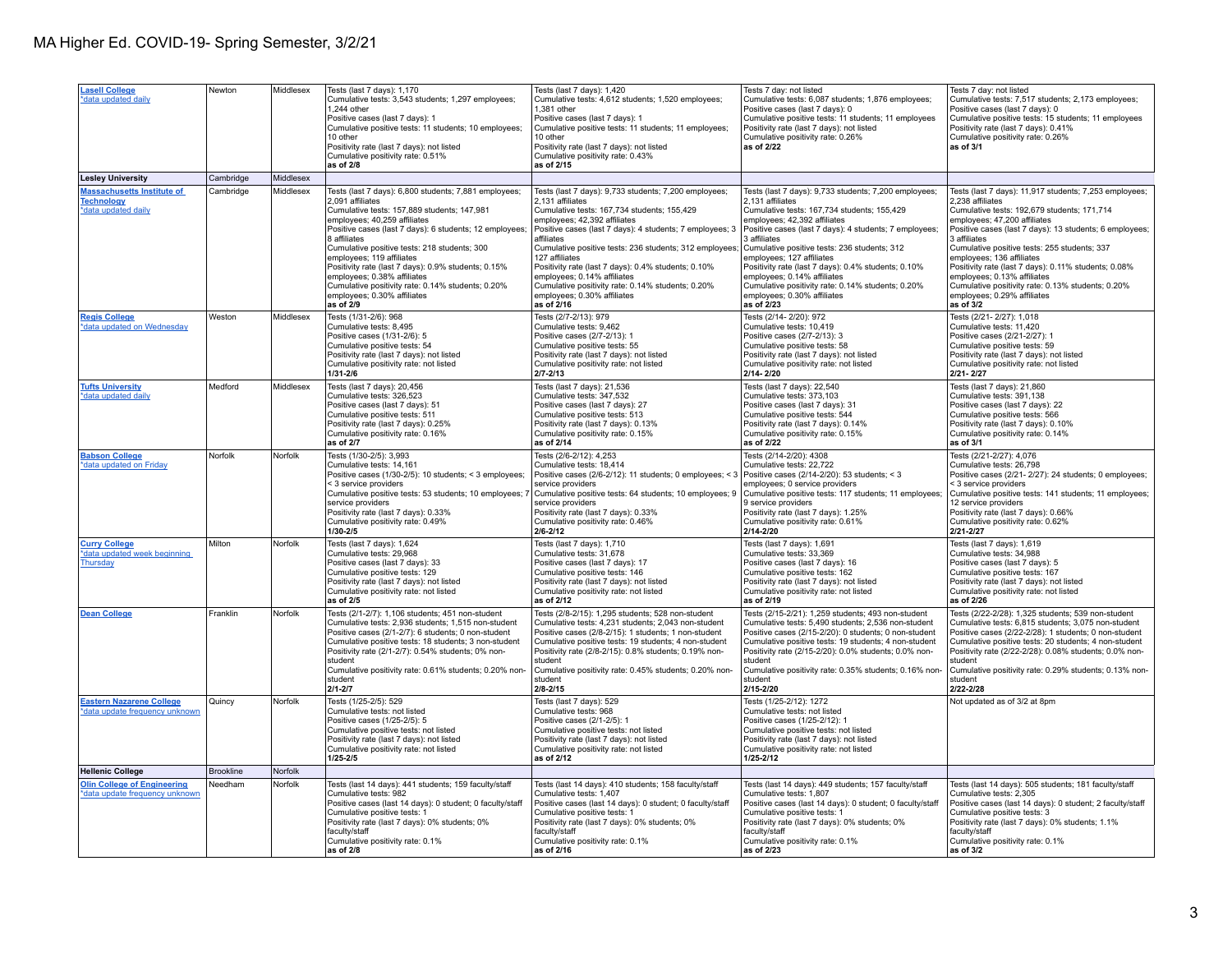| <b>Quincy College</b>                                                                                    | Quincy                                        | Norfolk |                                                                                                                                                                                                                                                                                                     |                                                                                                                                                                                                                                                                                                          |                                                                                                                                                                                                                                                                                                          |                                                                                                                                                                                                                                                                                                     |
|----------------------------------------------------------------------------------------------------------|-----------------------------------------------|---------|-----------------------------------------------------------------------------------------------------------------------------------------------------------------------------------------------------------------------------------------------------------------------------------------------------|----------------------------------------------------------------------------------------------------------------------------------------------------------------------------------------------------------------------------------------------------------------------------------------------------------|----------------------------------------------------------------------------------------------------------------------------------------------------------------------------------------------------------------------------------------------------------------------------------------------------------|-----------------------------------------------------------------------------------------------------------------------------------------------------------------------------------------------------------------------------------------------------------------------------------------------------|
| <b>Wellsley College</b><br>*data updated M-F                                                             | Wellesley                                     | Norfolk | Tests (asymptomatic-last 7 days): 751<br>Cumulative tests: not listed<br>Positive cases (last 7 days): 0 students; 1 faculty/staff<br>Cumulative positive tests: not listed<br>Positivity rate (last 7 days): not listed<br>Cumulative positivity rate: not listed<br>as of 2/9                     | Tests (asymptomatic-last 7 days): 2,720<br>Cumulative tests: not listed<br>Positive cases (last 7 days): 2 students; 1 faculty/staff<br>Cumulative positive tests: not listed<br>Positivity rate (last 7 days): not listed<br>Cumulative positivity rate: not listed<br>as of 2/16                       | Tests (asymptomatic-last 7 days): 3,623<br>Cumulative tests: not listed<br>Positive cases (last 7 days): 2 students; 0 faculty/staff<br>Cumulative positive tests: not listed<br>Positivity rate (last 7 days): not listed<br>Cumulative positivity rate: not listed<br>as of 2/24                       | Tests (asymptomatic-last 7 days): 3,073<br>Cumulative tests: not listed<br>Positive cases (last 7 days): 0 students; 2 faculty/staff<br>Cumulative positive tests: not listed<br>Positivity rate (last 7 days): not listed<br>Cumulative positivity rate: not listed<br>as of 3/2                   |
| <b>Bay State College</b>                                                                                 | Boston                                        | Suffolk |                                                                                                                                                                                                                                                                                                     |                                                                                                                                                                                                                                                                                                          |                                                                                                                                                                                                                                                                                                          |                                                                                                                                                                                                                                                                                                     |
| Benjamin Franklin Institute of<br>Technology                                                             | Boston                                        | Suffolk |                                                                                                                                                                                                                                                                                                     |                                                                                                                                                                                                                                                                                                          |                                                                                                                                                                                                                                                                                                          |                                                                                                                                                                                                                                                                                                     |
| <b>Berklee College of Music</b><br>*data updated daily, M-F                                              | Boston                                        | Suffolk | Tests (last 7 days): 4,678<br>Cumulative tests: 14,720<br>Positive cases (1/25-1/31): 8<br>Cumulative positive tests: 72<br>Positivity rate (last 7 days): 0.17%<br>Cumulative positivity rate: 0.49%<br>as of 2/8                                                                                  | Tests (last 7 days): 3,650<br>Cumulative tests: 19,261<br>Positive cases (1/25-1/31): 5<br>Cumulative positive tests: 80<br>Positivity rate (last 7 days): 0.14%<br>Cumulative positivity rate: 0.42%<br>as of 2/16                                                                                      | Tests (last 7 days): 5,071<br>Cumulative tests: 24,332<br>Positive cases (1/25-1/31): 5<br>Cumulative positive tests: 85<br>Positivity rate (last 7 days): 0.10%<br>Cumulative positivity rate: 0.35%<br>as of 2/17-2/23                                                                                 | Tests (last 7 days): 4,399<br>Cumulative tests: 28,731<br>Positive cases (2/24-3/2): 3<br>Cumulative positive tests: 88<br>Positivity rate (last 7 days): 0.07%<br>Cumulative positivity rate: 0.31%<br>as of 2/24-3/2                                                                              |
| <b>Boston Architectural College</b>                                                                      | Boston                                        | Suffolk |                                                                                                                                                                                                                                                                                                     |                                                                                                                                                                                                                                                                                                          |                                                                                                                                                                                                                                                                                                          |                                                                                                                                                                                                                                                                                                     |
| <b>New England Law School</b>                                                                            | Boston                                        | Suffolk |                                                                                                                                                                                                                                                                                                     |                                                                                                                                                                                                                                                                                                          |                                                                                                                                                                                                                                                                                                          |                                                                                                                                                                                                                                                                                                     |
| <b>Boston Universtiy</b><br>*data updated daily                                                          | Boston                                        | Suffolk | Tests (2/2-2/8): 23,517 students; 1,929 faculty;<br>5,392 staff<br>Cumulative tests: 658.779<br>Positive cases (2/2-2/8): not listed<br>Cumulative positive tests: 1,327<br>Positivity rate (2/2-2/8): 0.36% students; 0.10% faculty;<br>0.15% staff<br>Cumulative positivity rate: 0.2%<br>2/2-2/8 | Tests (2/2-2/8): 24,959 students; 1,838 faculty;<br>5,120 staff<br>Cumulative tests: 690,696<br>Positive cases (2/9-2/15): not listed<br>Cumulative positive tests: 1,381<br>Positivity rate (2/9-2/15): 0.19% students; 0% faculty;<br>0.12% staff<br>Cumulative positivity rate: 0.20%<br>$2/9 - 2/15$ | Tests (2/16-2/22): 24,847 students; 1,871 faculty;<br>5,552 staff<br>Cumulative tests: 722,966<br>Positive cases (2/16-2/22): 11<br>Cumulative positive tests: 1,458<br>Positivity rate (2/16-2/22): 0.26% students; 0.05%<br>faculty; 0.22% staff<br>Cumulative positivity rate: 0.20%<br>$2/16 - 2/22$ | Tests (2/23-3/1): 24,246 students; 1,919 faculty;<br>5,406 staff<br>Cumulative tests: 754,537<br>Positive cases (2/23-3/1): 8<br>Cumulative positive tests: 1,555<br>Positivity rate (2/23-3/1): 0.35% students; 0.26%<br>faculty; 0.13% staff<br>Cumulative positivity rate: 0.21%<br>$2/23 - 3/1$ |
| <b>Emerson College</b><br>*data updated daily, week<br>beginning Sunday                                  | Boston                                        | Suffolk | Tests (2/1-2/7): 5,242<br>Cumulative tests: 15,560<br>Positive cases (2/1-2/7): 13<br>Cumulative positive tests: 58<br>Positivity rate (2/1-2/7): 0.25%<br>Cumulative positivity rate: 0.37%<br>2/1-2/7                                                                                             | Tests (2/8-2/14): 5,569<br>Cumulative tests: 19,941<br>Positive cases (2/8-2/14): 10<br>Cumulative positive tests: 66<br>Positivity rate (2/8-2/14): 0.18%<br>Cumulative positivity rate: 0.33%<br>$2/8 - 2/14$                                                                                          | Tests (2/15-2/21): 5,486<br>Cumulative tests: 26,561<br>Positive cases (2/8-2/14): 12<br>Cumulative positive tests: 80<br>Positivity rate (2/15-2/21): 0.22%<br>Cumulative positivity rate: 0.30%<br>$2/15 - 2/21$                                                                                       | Tests (2/22-2/28): 5,743<br>Cumulative tests: 32,366<br>Positive cases (2/22-2/28): 7<br>Cumulative positive tests: 86<br>Positivity rate (2/22-2/28): 0.12%<br>Cumulative positivity rate: 0.27%<br>2/22-2/28                                                                                      |
| <b>Emmanuel College</b><br>*data updated daily M-F                                                       | Boston                                        | Suffolk | Tests (last 7 days): not listed<br>Cumulative tests: 7,612<br>Positive cases (last 7 days): 4<br>Cumulative positive tests: 27<br>Positivity rate (last 7 days): 0.19%<br>Cumulative positivity rate: 0.35%<br>as of 2/8                                                                            | Tests (last 7 days): not listed<br>Cumulative tests: 10,000<br>Positive cases (last 7 days): 4<br>Cumulative positive tests: 31<br>Positivity rate (last 7 days): 0.19%<br>Cumulative positivity rate: 0.30%<br>as of 2/16                                                                               | Tests (last 7 days): not listed<br>Cumulative tests: 13,045<br>Positive cases (last 7 days): 11<br>Cumulative positive tests: 44<br>Positivity rate (last 7 days): 0.46%<br>Cumulative positivity rate: 0.34%<br>as of 2/24                                                                              | Tests (last 7 days): not listed<br>Cumulative tests: 15,275<br>Positive cases (last 7 days): 10<br>Cumulative positive tests: 49<br>Positivity rate (last 7 days): 0.41%<br>Cumulative positivity rate: 0.32%<br>as of 3/2                                                                          |
| <b>Fisher College</b>                                                                                    | Boston                                        | Suffolk |                                                                                                                                                                                                                                                                                                     |                                                                                                                                                                                                                                                                                                          |                                                                                                                                                                                                                                                                                                          |                                                                                                                                                                                                                                                                                                     |
| <b>Laboure College</b>                                                                                   | Boston                                        | Suffolk | No update as of 2/9 at 6pm                                                                                                                                                                                                                                                                          | Tests (last 7 days): not listed<br>Cumulative tests: 74,814<br>Positive cases (2/1-2/7): 3<br>Cumulative positive tests: 8<br>Positivity rate (2/1-2/7): not listed<br>Cumulative positivity rate: not listed<br>$2/1 - 2/7$                                                                             | Tests (last 7 days): not listed<br>Cumulative tests: not listed<br>Positive cases (2/15-2/21): 2<br>Cumulative positive tests: 12<br>Positivity rate (2/15-2/21): not listed<br>Cumulative positivity rate: not listed<br>$2/15 - 2/21$                                                                  | Tests (last 7 days): not listed<br>Cumulative tests: not listed<br>Positive cases (2/22-2/28): 2<br>Cumulative positive tests: 14<br>Positivity rate (2/22-2/28): not listed<br>Cumulative positivity rate: not listed<br>2/22-2/28                                                                 |
| <b>Massachusetts College of</b><br><b>Pharmacy and Health Sciences</b><br>*data update frequency unknown | Boston/Worcest<br>er/Manchester.<br><b>NH</b> | Suffolk | Tests (last 7 days): not listed<br>Cumulative tests: 74.814<br>Positive cases (last 7 days): not listed<br>Cumulative positive tests: 371<br>Positivity rate (last 7 days): not listed<br>Cumulative positivity rate: 0.5%<br>as of 2/6                                                             | Tests (last 7 days): not listed<br>Cumulative tests: 79.099<br>Positive cases (last 7 days): not listed<br>Cumulative positive tests: 381<br>Positivity rate (last 7 days); not listed<br>Cumulative positivity rate: 0.5%<br>as of 2/15                                                                 | Tests (last 7 days): not listed<br>Cumulative tests: 82.864<br>Positive cases (last 7 days): not listed<br>Cumulative positive tests: 394<br>Positivity rate (last 7 days); not listed<br>Cumulative positivity rate: 0.5%<br>as of 2/22                                                                 | Tests (last 7 days): not listed<br>Cumulative tests: 86.059<br>Positive cases (last 7 days): not listed<br>Cumulative positive tests: 408<br>Positivity rate (last 7 days); not listed<br>Cumulative positivity rate: 0.5%<br>as of 2/28                                                            |
| The New England Conservatory Boston<br>of Music<br>*data updated on Fridav                               |                                               | Suffolk | Tests (last 7 days): 857<br>Cumulative tests: 13,788<br>Positive cases (last 7 days): 1<br>Cumulative positive tests: not listed<br>Positivity rate (last 7 days): 0.12%<br>Cumulative positivity rate: 0.2%<br>as of 2/9                                                                           | Tests (last 7 days): 931<br>Cumulative tests: 14,727<br>Positive cases (last 7 days): 1<br>Cumulative positive tests: not listed<br>Positivity rate (last 7 days): 0.11%<br>Cumulative positivity rate: 0.2%<br>as of 2/16                                                                               | Tests (last 7 days): 552<br>Cumulative tests: 15,355<br>Positive cases (last 7 days): 0<br>Cumulative positive tests: not listed<br>Positivity rate (last 7 days): 0.0%<br>Cumulative positivity rate: 0.2%<br>week of 2/19                                                                              | Tests (last 7 days): 901<br>Cumulative tests: 16,279<br>Positive cases (last 7 days): 0<br>Cumulative positive tests: not listed<br>Positivity rate (last 7 days): 0.0%<br>Cumulative positivity rate: 0.2%<br>week of 2/26                                                                         |
| <b>North Bennet Street School</b>                                                                        | Boston                                        | Suffolk |                                                                                                                                                                                                                                                                                                     |                                                                                                                                                                                                                                                                                                          |                                                                                                                                                                                                                                                                                                          |                                                                                                                                                                                                                                                                                                     |
| <b>Northeastern University</b><br>*data updated daily, week<br>beginning Sunday                          | Boston                                        | Suffolk | Tests (2/1-2/7): 30,931<br>Cumulative tests: 683,195<br>Positive cases (2/1-2/7): 58<br>Cumulative positive tests: 943 students; 120<br>faculty/staff; 114 contract employees<br>Positivity rate (last 7 days): 0.19%<br>Cumulative positivity rate: not listed<br>$2/1 - 2/7$                      | Tests (2/8-2/14): 31,684<br>Cumulative tests: 714,879<br>Positive cases (2/8-2/14): 53<br>Cumulative positive tests: 993 students; 121<br>faculty/staff; 116 contract employees<br>Positivity rate (last 7 days): 0.17%<br>Cumulative positivity rate: not listed<br>$2/8 - 2/14$                        | Tests (2/18-2/22): 20,905<br>Cumulative tests: 750,086<br>Positive cases (2/18-2/22): 38<br>Cumulative positive tests: 1062 students; 121<br>faculty/staff; 121 contract employees<br>Positivity rate (last 7 days): 0.22%<br>Cumulative positivity rate: not listed<br>2/18-2/22                        | Tests (2/23-2/28): 15,804<br>Cumulative tests: 775,461<br>Positive cases (2/23-2/28): 33<br>Cumulative positive tests: 1127 students; 125<br>faculty/staff; 124 contract employees<br>Positivity rate (last 7 days): 0.24%<br>Cumulative positivity rate: not listed<br>2/23-2/28                   |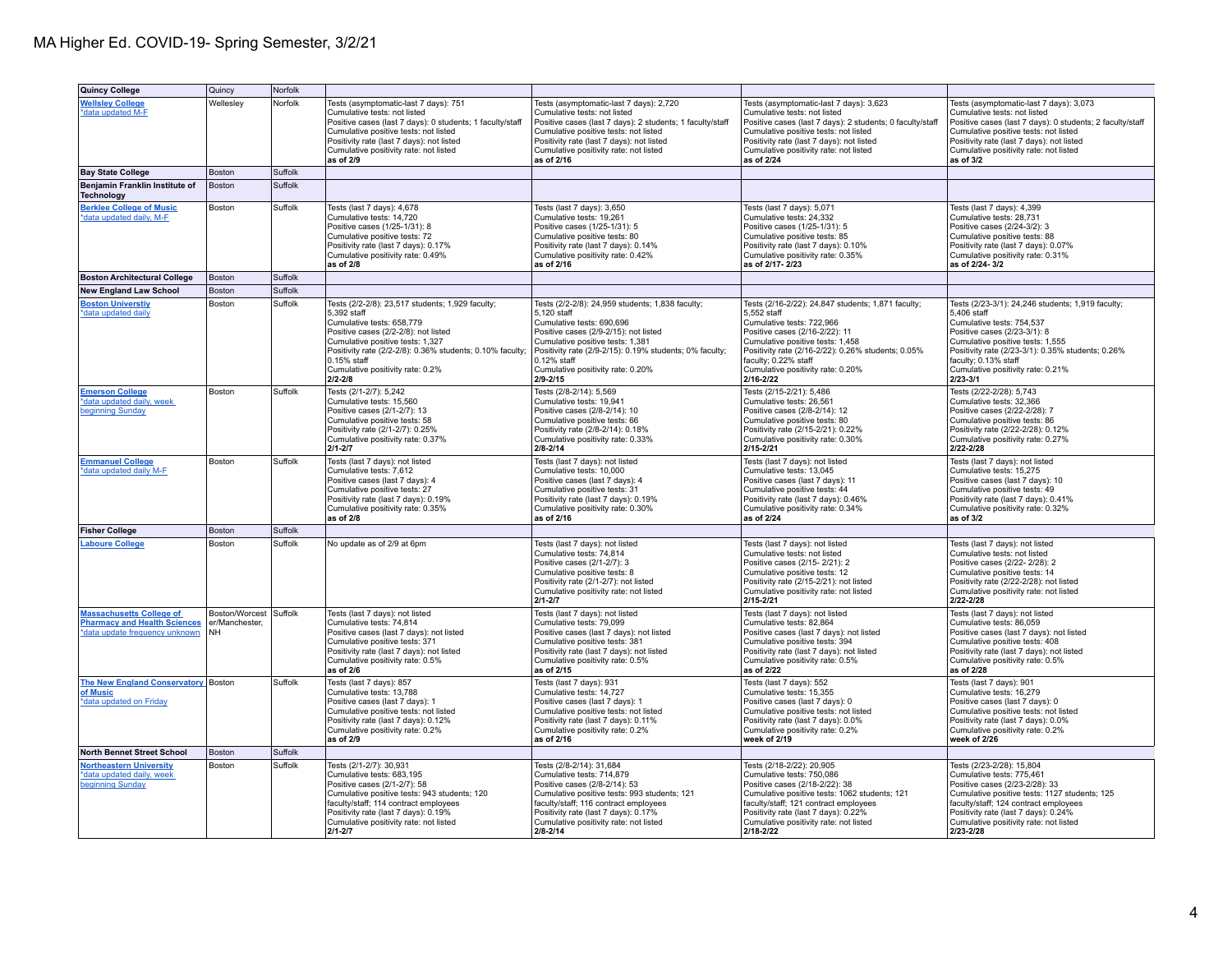| <b>Simmons University</b><br>*data updated weekly                                    | Boston           | Suffolk        | Tests (last 7 days): 396<br>Cumulative tests: 6,031<br>Positive cases (last 7 days): 1<br>Cumulative positive tests: not listed<br>Positivity rate (last 7 days): not listed<br>Cumulative positivity rate: 0.23%<br>as of 2/9                                         | Tests (last 7 days): 328<br>Cumulative tests: 6,608<br>Positive cases (last 7 days): 0<br>Cumulative positive tests: not listed<br>Positivity rate (last 7 days): not listed<br>Cumulative positivity rate: 0.28%<br>as of 2/16                                         | Tests (last 7 days): not listed<br>Cumulative tests: 7,179<br>Positive cases (last 7 days): 1<br>Cumulative positive tests: not listed<br>Positivity rate (last 7 days): not listed<br>Cumulative positivity rate: 0.21%<br>as of 2/23                                | Tests (last 7 days): not listed<br>Cumulative tests: 7,740<br>Positive cases (last 7 days): 1<br>Cumulative positive tests: not listed<br>Positivity rate (last 7 days): 0.0%<br>Cumulative positivity rate: 0.19%<br>as of 2/26                                          |
|--------------------------------------------------------------------------------------|------------------|----------------|------------------------------------------------------------------------------------------------------------------------------------------------------------------------------------------------------------------------------------------------------------------------|-------------------------------------------------------------------------------------------------------------------------------------------------------------------------------------------------------------------------------------------------------------------------|-----------------------------------------------------------------------------------------------------------------------------------------------------------------------------------------------------------------------------------------------------------------------|---------------------------------------------------------------------------------------------------------------------------------------------------------------------------------------------------------------------------------------------------------------------------|
| <b>Suffolk University</b><br>*data update frequency unknown                          | Boston           | Suffolk        | Tests (1/31-2/3): 1,481<br>Cumulative tests: 51,406<br>Positive cases (1/31-2/3): 6<br>Cumulative positive tests: 186<br>Positivity rate (last 7 days): not listed<br>Cumulative positivity rate: 0.362%<br>as of $2/4$                                                | Tests (2/8-2/14): 2,861<br>Cumulative tests: 55,370<br>Positive cases (2/8-2/14): 6<br>Cumulative positive tests: 204<br>Positivity rate (last 7 days): not listed<br>Cumulative positivity rate: 0.368%<br>as of 2/16                                                  | Tests (2/12-2/18): 2,932<br>Cumulative tests: 57,601<br>Positive cases (2/12-2/18): 12<br>Cumulative positive tests: 215<br>Positivity rate (last 7 days): not listed<br>Cumulative positivity rate: 0.373%<br>as of 2/18                                             | Tests (2/19-2/25): 3,116<br>Cumulative tests: 60,663<br>Positive cases (2/19-2/25): 10<br>Cumulative positive tests: 225<br>Positivity rate (last 7 days): not listed<br>Cumulative positivity rate: 0.371%<br>as of 2/27                                                 |
| <b>Urban College of Boston</b>                                                       | <b>Boston</b>    | Suffolk        |                                                                                                                                                                                                                                                                        |                                                                                                                                                                                                                                                                         |                                                                                                                                                                                                                                                                       |                                                                                                                                                                                                                                                                           |
| <b>Wentworth Institute of</b><br><b>Technology</b><br>*data update frequency unknown | Boston           | Suffolk        | Tests (last 7 days): 3,291<br>Cumulative tests: 7.547<br>Positive cases (last 7 days): 21<br>Cumulative positive tests: 42<br>Positivity rate (last 7 days): 0.6%<br>Cumulative positivity rate: not listed<br>as of 2/9                                               | Tests (last 7 days): 3,376<br>Cumulative tests: 10.620<br>Positive cases (last 7 days): 8<br>Cumulative positive tests: 50<br>Positivity rate (last 7 days): 0.1%<br>Cumulative positivity rate: not listed<br>as of 2/16                                               | Tests (last 7 days): 3,718<br>Cumulative tests: 15.176<br>Positive cases (last 7 days): 4<br>Cumulative positive tests: 55<br>Positivity rate (last 7 days): 0.1%<br>Cumulative positivity rate: not listed<br>as of 2/23                                             | Tests (last 7 days): 3,554<br>Cumulative tests: 17.914<br>Positive cases (last 7 days): 3<br>Cumulative positive tests: 58<br>Positivity rate (last 7 days): 0.12%<br>Cumulative positivity rate: not listed<br>as of 3/2                                                 |
| <b>William James College</b>                                                         | Boston           | <b>Suffolk</b> |                                                                                                                                                                                                                                                                        |                                                                                                                                                                                                                                                                         |                                                                                                                                                                                                                                                                       |                                                                                                                                                                                                                                                                           |
| <b>Anna Maria College</b><br>*data updated on Friday                                 | Paxton           | Worcester      | Tests (last 7 days): 872<br>Cumulative tests: 1,387<br>Positive cases (last 7 days): 2<br>Cumulative positive tests: 6<br>Positivity rate (last 7 days): 0.6%<br>Cumulative positivity rate: 0.43%<br>as of 2/9                                                        | Tests (last 7 days): 1,588<br>Cumulative tests: 2,881<br>Positive cases (last 7 days): 2<br>Cumulative positive tests: 6<br>Positivity rate (last 7 days): not listed<br>Cumulative positivity rate: 0.21%<br>as of 2/16                                                | Tests (last 7 days): 1,814<br>Cumulative tests: 4,328<br>Positive cases (last 7 days): 6<br>Cumulative positive tests: 12<br>Positivity rate (last 7 days): 0.33%<br>Cumulative positivity rate: 0.28%<br>as of 2/22                                                  | Tests (last 7 days): 1,971<br>Cumulative tests: 5,255<br>Positive cases (last 7 days): 13<br>Cumulative positive tests: 20<br>Positivity rate (last 7 days): 5.33%<br>Cumulative positivity rate: 0.38%<br>as of 2/28                                                     |
| <b>Assumption College</b><br>*data updated on Friday                                 | Worcester        | Worcester      | Tests (last 7 days): 2,608<br>Cumulative tests: 5,682<br>Positive cases ("this week"): 13<br>Cumulative positive tests: 35<br>Positivity rate ("this week"): 0.62%<br>Cumulative positivity rate: not listed<br>as of 2/5                                              | Tests (last 7 days): 2,957<br>Cumulative tests: 8,639<br>Positive cases ("this week"): 5<br>Cumulative positive tests: 40<br>Positivity rate ("this week"): 0.46%<br>Cumulative positivity rate: not listed<br>as of 2/12                                               | Tests (last 7 days): 3,050<br>Cumulative tests: 11,689<br>Positive cases ("this week"): 2<br>Cumulative positive tests: 42<br>Positivity rate ("this week"): 0.36%<br>Cumulative positivity rate: not listed<br>as of 2/19                                            | Not updated as of 3/2 at 8pm                                                                                                                                                                                                                                              |
| <b>Becker College</b><br>*data updated on Tuesday                                    | Worcester        | Worcester      | Tests (last 7 days): 980<br>Cumulative tests: not listed<br>Positive cases (last 7 days): 3<br>Cumulative positive tests: not listed<br>Positivity rate (last 7 days): 0.72%<br>Cumulative positivity rate: not listed<br>as of 2/9                                    | Tests (last 7 days): 1,042<br>Cumulative tests: 5,560<br>Positive cases (last 7 days): 3<br>Cumulative positive tests: not listed<br>Positivity rate (last 7 days): not listed<br>Cumulative positivity rate: not listed<br>as of 2/16                                  | Tests (last 7 days): 854<br>Cumulative tests: 6,897<br>Positive cases (last 7 days): 5<br>Cumulative positive tests: not listed<br>Positivity rate (last 7 days): not listed<br>Cumulative positivity rate: not listed<br>as of 2/23                                  | Tests (last 7 days): 943<br>Cumulative tests: 8,345<br>Positive cases (last 7 days): 7<br>Cumulative positive tests: not listed<br>Positivity rate (last 7 days): not listed<br>Cumulative positivity rate: not listed<br>as of 3/2                                       |
| <b>Clark University</b><br>*data updated daily                                       | Worcester        | Worcester      | Tests (last 7 days): 767<br>Cumulative tests: not listed<br>Positive cases (last 7 days): 3<br>Cumulative positive tests (last 30 days): 9<br>Positivity rate (last 7 days): not listed<br>Cumulative positivity rate: not listed<br>as of 2/8                         | Tests (last 7 days): 863<br>Cumulative tests: not listed<br>Positive cases (last 7 days): 7<br>Cumulative positive tests (last 30 days): 16<br>Positivity rate (last 7 days): not listed<br>Cumulative positivity rate: not listed<br>as of 2/15                        | Tests (last 7 days): 927<br>Cumulative tests: not listed<br>Positive cases (last 7 days): 3<br>Cumulative positive tests (last 30 days): 17<br>Positivity rate (last 7 days): not listed<br>Cumulative positivity rate: not listed<br>as of 2/22                      | Tests (last 7 days): 1,617<br>Cumulative tests: not listed<br>Positive cases (last 7 days): 4<br>Cumulative positive tests (last 30 days): 17<br>Positivity rate (last 7 days): not listed<br>Cumulative positivity rate: not listed<br>as of 3/1                         |
| <b>Holy Cross College</b><br>*data updated daily                                     | Worcester        | Worcester      | Tests (last 7 days): not listed<br>Cumulative tests: 45.149<br>Positive cases (last 7 days): not listed<br>Cumulative positive tests: 77 students; 43 staff; 2 other<br>Positivity rate (last 7 days): 0.13%<br>Cumulative positivity rate: not listed<br>as of 2/9    | Tests (last 7 days): not listed<br>Cumulative tests: 50.916<br>Positive cases (last 7 days): not listed<br>Cumulative positive tests: 85 students; 43 staff; 2 other<br>Positivity rate (last 7 days): 0.14%<br>Cumulative positivity rate: not listed<br>as of 2/16    | Tests (last 7 days): not listed<br>Cumulative tests: 57.251<br>Positive cases (last 7 days): not listed<br>Cumulative positive tests: 87 students; 44 staff; 3 other<br>Positivity rate (last 7 days): 0.08%<br>Cumulative positivity rate: not listed<br>as of 2/23  | Tests (last 7 days): not listed<br>Cumulative tests: 62.733<br>Positive cases (last 7 days): not listed<br>Cumulative positive tests: 102 students; 45 staff; 3<br>other<br>Positivity rate (last 7 days): 0.24%<br>Cumulative positivity rate: not listed<br>as of $3/2$ |
| <b>Nichols College</b><br>*data updated weekly beginning<br>Monday                   | Dudley           | Worcester      | Tests (2/1-2/5): 1,730<br>Cumulative tests: not listed<br>Positive cases (2/1-2/5): 4<br>Cumulative positive tests: not listed<br>Positivity rate (last 7 days): not listed<br>Cumulative positivity rate: not listed<br>as of 2/9                                     | Tests (2/8-2/12): 1,854<br>Cumulative tests: 30,431<br>Positive cases (2/8-2/12): 3<br>Cumulative positive tests: 44<br>Positivity rate (last 7 days): not listed<br>Cumulative positivity rate: 0.144%<br>as of 2/16                                                   | Tests (2/15-2/19): 1,954<br>Cumulative tests: 32,385<br>Positive cases (2/15-2/19): 11<br>Cumulative positive tests: 55<br>Positivity rate (last 7 days): 0.54<br>Cumulative positivity rate: 0.17%<br>as of 2/23                                                     | Tests (2/22- 2/26): 1,889<br>Cumulative tests: 34,274<br>Positive cases (2/22-2/26): 9<br>Cumulative positive tests: 64<br>Positivity rate (last 7 days): 0.47%<br>Cumulative positivity rate: 0.19%<br>as of 2/26                                                        |
| Worcester Polytechnic Institute Worcester<br>*data updated M-F                       |                  | Worcester      | Tests (last 7 days): 9,054<br>Cumulative tests. (last 30 days): 24,437<br>Positive cases (last 7 days): 28<br>Cumulative positive tests (last 30 days): 111<br>Positivity rate (last 7 days): 0.316%<br>Cumulative positivity rate (last 30 days): 0.468%<br>as of 2/9 | Tests (last 7 days): 9,281<br>Cumulative tests. (last 30 days): 29,998<br>Positive cases (last 7 days): 14<br>Cumulative positive tests (last 30 days): 114<br>Positivity rate (last 7 days): 0.154%<br>Cumulative positivity rate (last 30 days): 0.391%<br>as of 2/16 | Tests (last 7 days): 8,619<br>Cumulative tests. (last 30 days): 36,438<br>Positive cases (last 7 days): 9<br>Cumulative positive tests (last 30 days): 85<br>Positivity rate (last 7 days): 0.107%<br>Cumulative positivity rate (last 30 days): 0.240%<br>as of 2/23 | Tests (last 7 days): 8,907<br>Cumulative tests. (last 30 days): 37,801<br>Positive cases (last 7 days): 17<br>Cumulative positive tests (last 30 days): 73<br>Positivity rate (last 7 days): 0.195%<br>Cumulative positivity rate (last 30 days): 0.198%<br>as of 3/1     |
| <b>Boston Graduate School of</b><br>Psyhcoanalysis                                   | <b>Brookline</b> | Middlesex      |                                                                                                                                                                                                                                                                        |                                                                                                                                                                                                                                                                         |                                                                                                                                                                                                                                                                       |                                                                                                                                                                                                                                                                           |